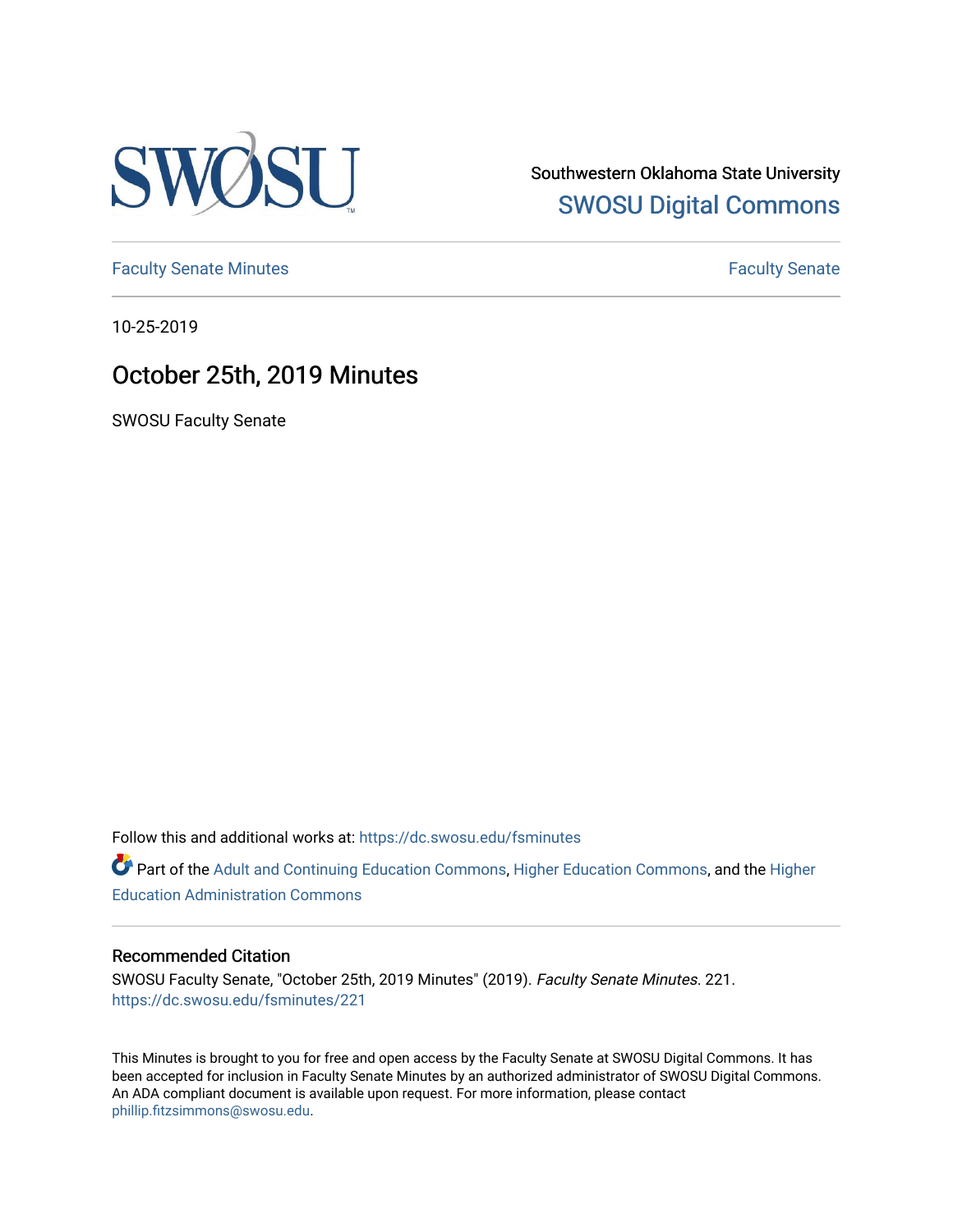# SWOSU Faculty Senate

October 25<sup>th</sup>, 2019 Minutes

- **I. Call to Order:** Faculty Senate President Stephen Burgess called the October meeting of the Faculty Senate to Order at 2:31 p.m. in HEC 213.
- **II. Establishment of a Quorum:** Wayne Anderson, Lisa Boyles, Landry Brewer (ZOOM), Nathan Brooks, Stephen Burgess, Melanie Claborn (ZOOM), Rachel Davis (ZOOM), Amanda Evert, Daniel Farris, Swarup Ghosh, Meri Hix (ZOOM), Paul Hummel, Chris Horton, Sunu Kodumthara (ZOOM), Sharon Lawrence, Scott Long, David Martyn, Evette Meliza, Kathy O'Neal, Hank Ramsey, Hardeep Saluja, Tugba Sevin, Amanda Smith-Chesley, Tony Stein, Carie Strauch, Karen Sweeney, Muatasem Ubeidat, Bo Pagliasotti
- **III. Certification of Substitutes:** Jonathan Woltz for Phillip Fitzsimmons
- **IV. Presentation of Visitors:** Dr. J. Kendall
	- a. Dr. Kendall shared his plan for visiting departmental meetings to discuss program outcomes.
	- b. He provided a handout that covered information about retention, assessment, and learning outcomes.
- **V. Approval of Minutes:** Approved September Minutes

### **VI. Announcements**

- a. President Stephen Burgess
	- 1. Executive Council Meeting: Oct 21<sup>st</sup>
		- a. Enrollment numbers reported. Enrollment is down about 6%.
		- b. E-sports: Renovation in Wellness Center. Hopefully ready for Fall 2020. Funds from Section 13 can only be used for capital projects.
		- c. Chancellor of Regents will retire Dec 2020.
		- d. Free Speech on campus. Policies are being modified. No longer have designated free speech Zones. Focus is cannot interfere with educational process.
		- e. Counseling Center conducting training sessions with focus on self-care for professionals. 1,753 appointments this year compared to 948 in 2016 total.

Faculty Senate Executive officers meeting with Dr. South October 24, 2019

- a. Student Success Center is purchasing module for Canvas using grant funds that will be available to all faculty. The system will use a combination of grades, attendance, etc. in the class to notify you when a student is at risk of failure or dropping out.
- b. Dr. Kendall will visit with departments to work on the development of departmental learning objectives and program outcomes. Also will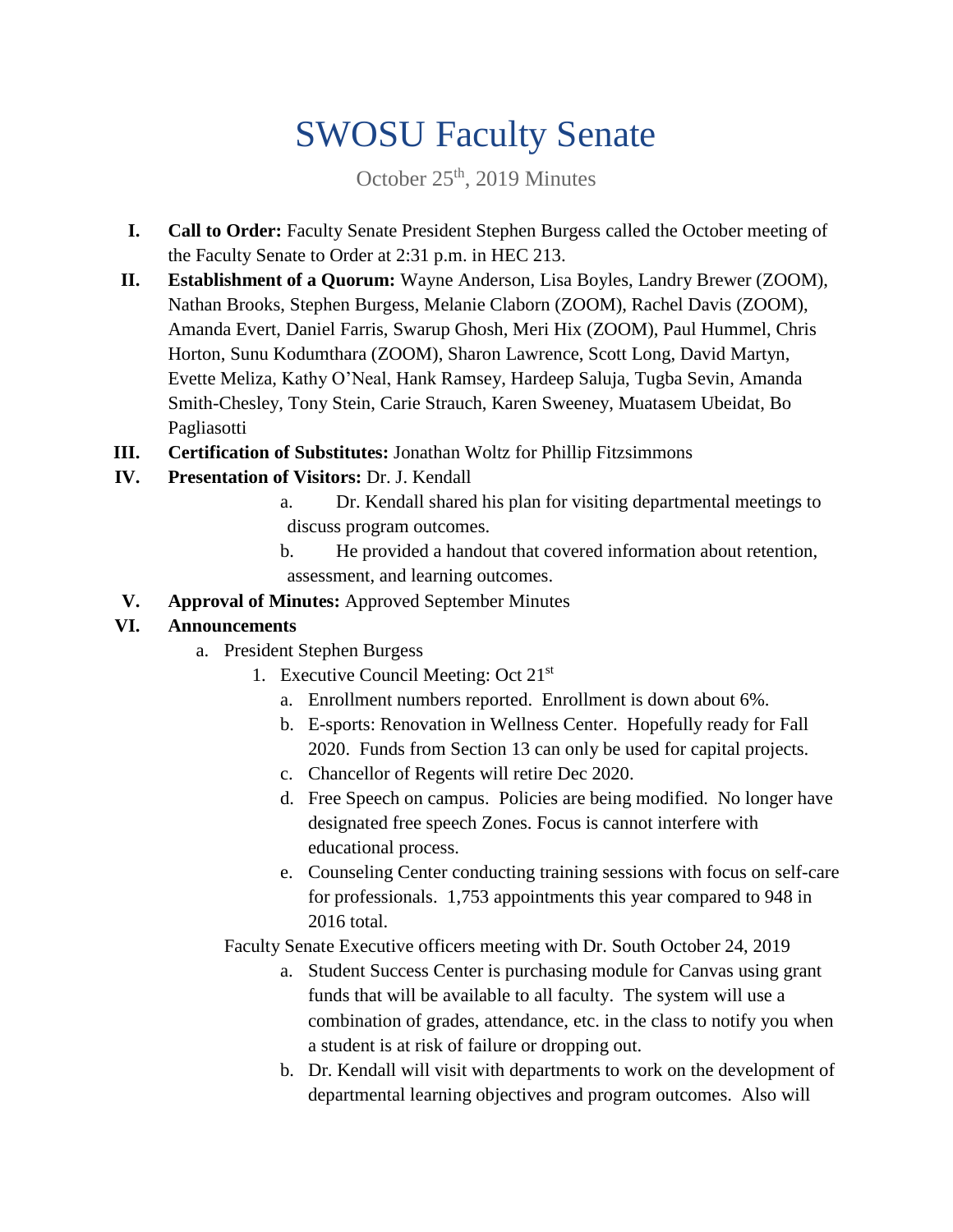describe the alignment of different assessment reports and accreditation.

- b. Secretary/Treasurer Amanda Evert
	- 1. Roll Sheet—please sign
	- 2. Treasurer's Report
		- a) BancFirst
			- (1) September Balance: \$2,055.98
			- (2) Withdrawal: \$0
			- (3) Deposit:
			- (4) Current Balance: \$1,863.88
			- b) University Account
				- (1) August Balance: \$105.01
				- (2) Current Balance: \$105.01
- c. President-Elect Karen Sweeney:
- d. Past President Amanda Smith-Chesley:
- e. Faculty Athletic Representative: Bo Pagliasotti updated faculty on process to ensure notification of both the dates and times of student athlete travel. Reported that coaches had requested to be the secondary advisor for student athletes, but this request was denied.
- f. Student Government Representative:

#### **VII. Reports from Standing and Ad Hoc Committees:**

#### **VIII. Unfinished Business:**

- a. Assessment Center is working on the e-mail for the upcoming faculty vote regarding the recent amendment to the constitution relating to the restructuring of faculty senate voting.
- **b.** Dr. Dunn as a representative of the Ad Hoc Committee will be meeting with Dr. South regarding the future of the new excused student absences system to replace the "yellow cards"

#### **IX. New Business:**

- a. Information regarding student access to Faculty/Course ratings when drop/withdraw
- b. Assessment Center is investigating if students who receive a withdraw (W) are included in the aggregate scores.
- **X. Adjournment:** 3:08 p.m.
- **X1. Next Meeting:** Friday Nov. 22, 2019 at 2:30 p.m. HLC 213

Fall 2019 Meetings at 230 Friday, August 30, 2019 Friday September 28, 2019 Friday October 25, 2019 Friday November 22, 2019